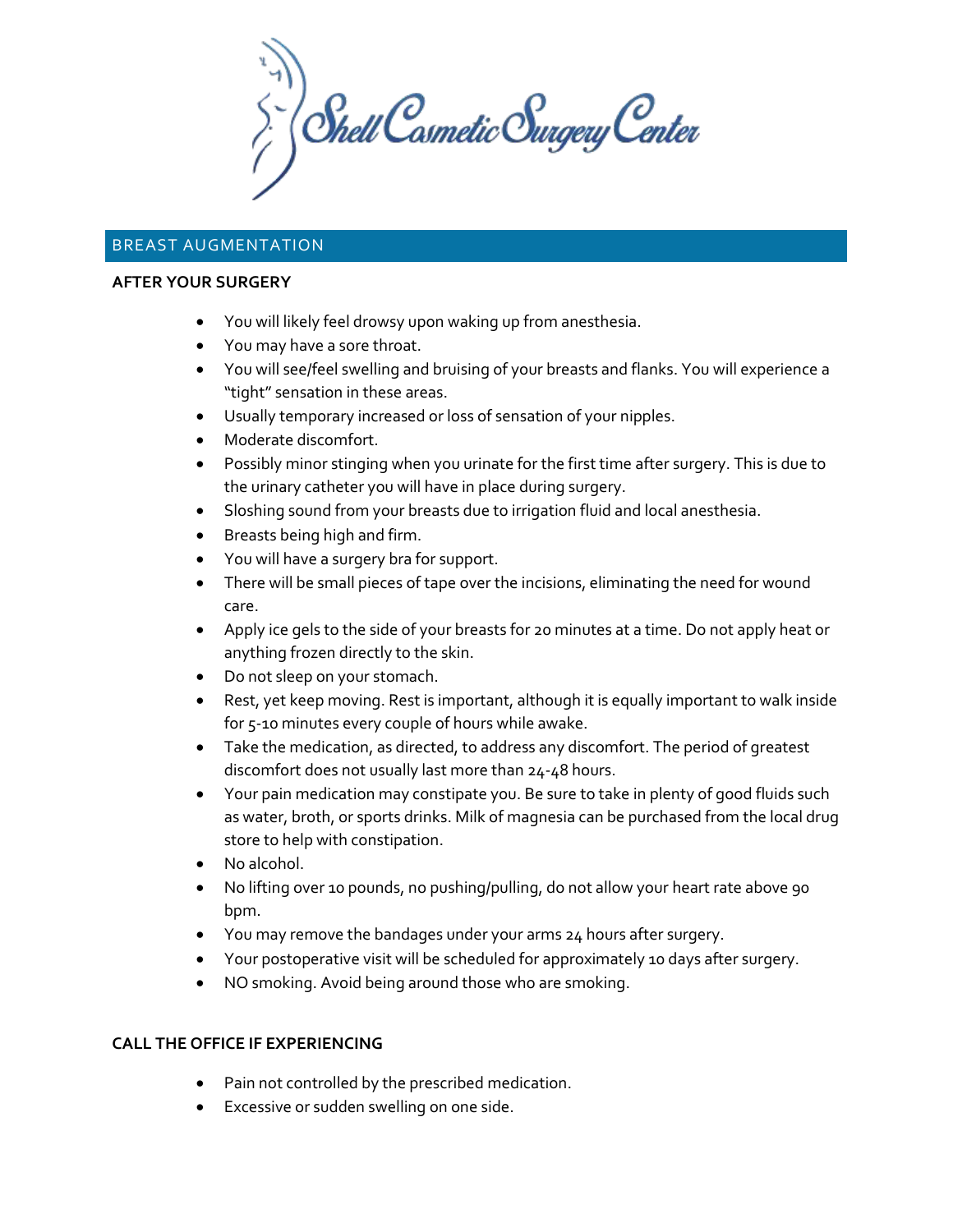- Temperature higher than 101 degrees F.
- Severe nausea and vomiting.
- Pain in calf, knee, groin, or shortness of breath.
- Continuous dizziness or unusual behavior.

# **2 TO 7 DAYS FOLLOWING SURGERY**

- During this time, you can expect to slowly progress day by day.
- Take 10 deep breaths per hour while awake. This will enhance your oxygenation and help expand your lungs.
- Please be sure to speak with Dr. Shell before you begin to drive or return to work or a regular routine at home.
- Continue a well-balanced diet with adequate hydration.
- Advice exposure to sun and heat.
- Continue to take prescribed pain medications as needed.
- Begin to transition from prescribed pain medication to over the counter alternative. Dr. Shell and staff can guide you through this as needed.
- Keep wearing provided surgery bra day and night.
- Do not sleep on your stomach.
- Avoid exercise other than walking. Leisurely daily walks will help you feel better and prevent blood clots.
- Make sure to get up and move for about 10-15 of every 60 minutes while awake.
- NO smoking. Avoid being around those who are smoking.
- At your first post-operative visit, Dr. Shell will teach you how to perform a daily breast massage that will help to maintain the surgical pocket.

# **1 TO 4 WEEKS FOLLOWING SURGERY**

- Healing is a gradual process. It is normal to feel discouraged while waiting for swelling, bruising, discomfort, and numbness to diminish. Extra rest, a nutritious diet, and avoidance of stress are important aids to recovery. Once cleared by Dr. Shell, you may take Aspirin, Advil, Aleve, etc. at this time.
- Wash incision with Dial antibacterial soap and pat dry with clean cloth.
- The small strips of tape covering your incision will fall off 2-3 weeks after surgery.
- You may transition from your surgery to bra to a garment of your choice with no underwire.
- Once cleared by Dr. Shell, you may ease back into your workout routine.
- Continue to avoid sun exposure and heat. Use sunscreen on incision as it may tend to hyper pigment.
- NO smoking. Avoid being around those who are smoking.
- Continue with your daily breast massage.
- Do not sleep on your stomach.